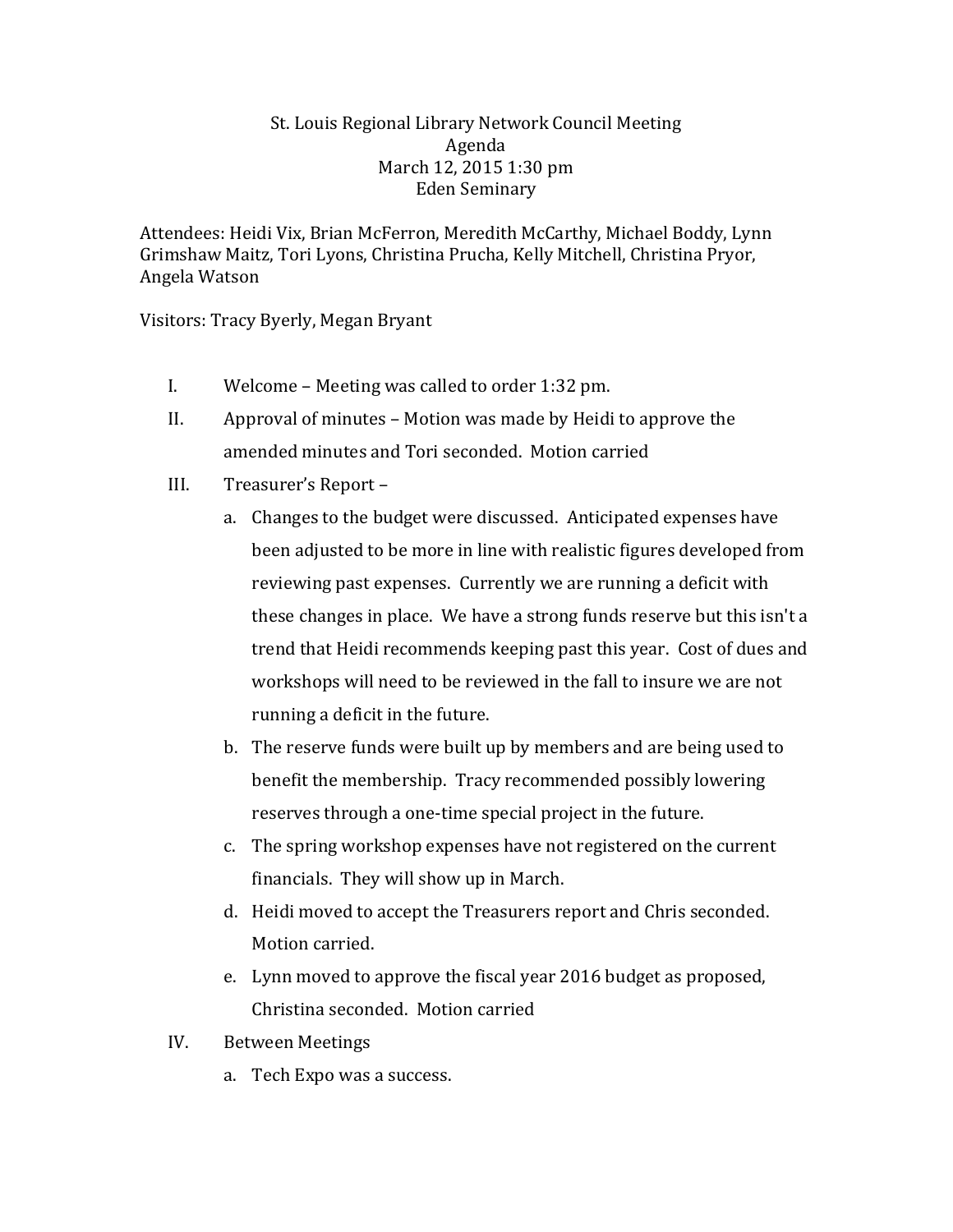- i. The evaluations showed several issues to address for future events – rooms too cold and to have more information online prior to the event regarding session content and presenters. We will have a Tech Expo section on the website for future events to address the need for more information concern.
- ii. Suggestion was made to remind presenters that the range of expertise in the audience can be varied. Christina proposed that the call for proposals give the presenter an option to have the presentation designated as for beginners, intermediate level, or experts.
- iii. There was discussion of possibly having a tech petting zoo as an alternate for people who don't have a particular session they wish to attend in a given time slot.
- iv. Christina put forward that Logan College's spring break is always mid-March and if we held the Tech Expo there at that time we would have option of using more classrooms to expand sessions.
- b. Net News
	- It was sent out this morning. Next one will be out in early May. It will include a write up of the spring speaker event.
- V. Authorized Signers for Checking Account
	- a. Signature cards need to be updated at the bank. Tracy will coordinate that with Heidi. Heidi, Lynn and Tracy are authorized signers. Tracy generally signs checks on behalf of SLRLN since she doesn't generally have a role in creating them.
	- b. Treasurer, President, and Amigos are the three authorized signers for the checking account. Michael inquired where it was designated and Tracy noted that it would be a good idea to create a financial practices document for SLRLN as one doesn't currently exist.
- VI. Bylaw possible changes
	- a. Auditing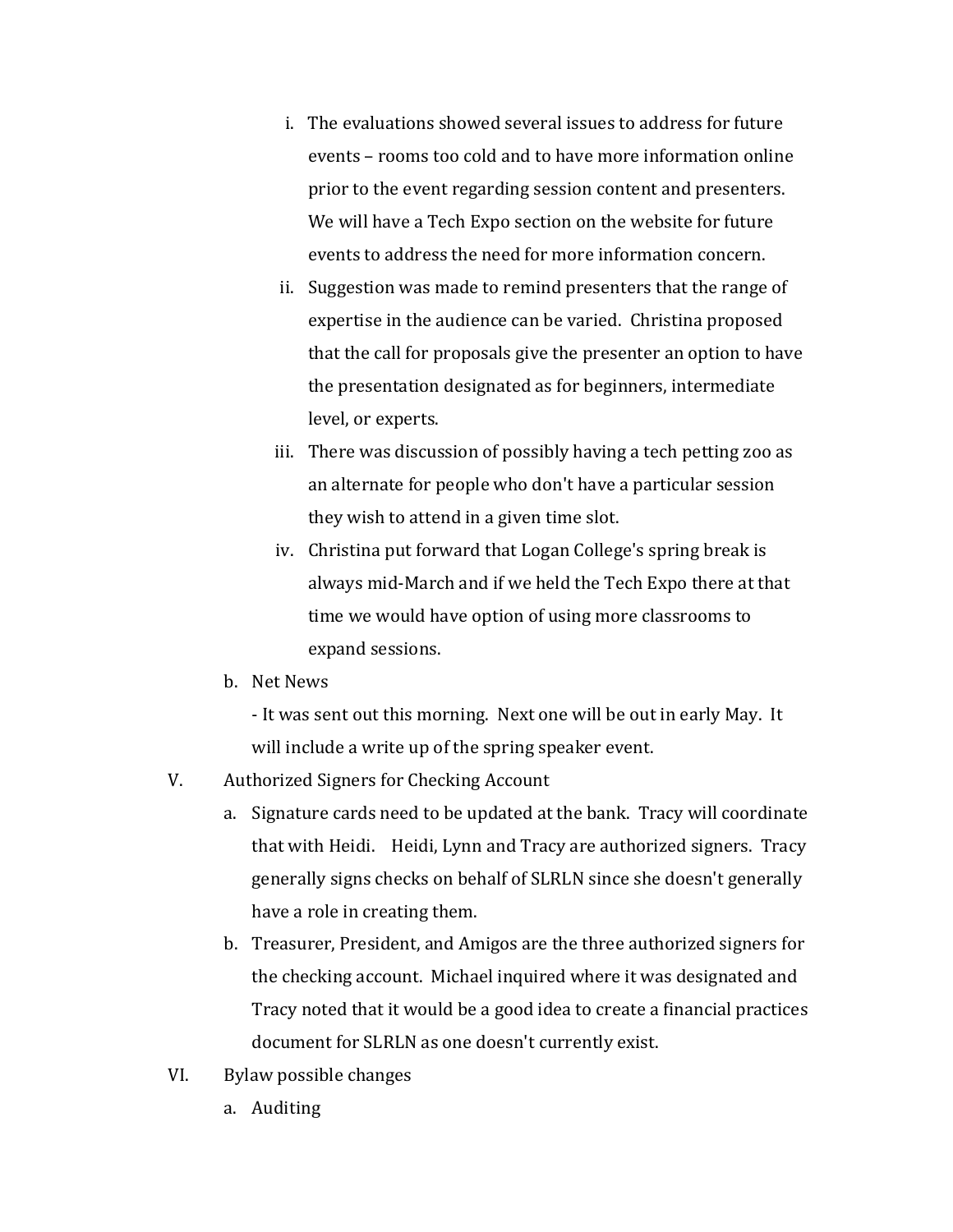- b. Auditing
	- i. Michael brought up question at January meeting of when we were last audited. Heidi misspoke at that time in thinking auditing requirements weren't in the bylaws. Heidi has been in consultation with Keith and a CPA to review our current status. Since our income is so low it isn't advisable to do audits as often as the bylaws state. The recommendation from Keith is to do a review instead of an audit as a cost savings. Difference is that the review doesn't give an official recommendation. Reviews can be done remotely and audits generally require site visits. The CPA said that Missouri doesn't require a 501C3 organization to have an audit. It wouldn't be necessary unless we apply for a loan or accept donations in the future.
	- ii. Heidi recommended updating the audit statement in the bylaws to better reflect current practices. Tracy suggested specifying a timeframe for our protection of three years. Chris suggested changing the wording to read audit or review for flexibility depending on the needs of the organization at that time. Chris made a motion to change the audit statement in Article 7 Section 9 to read "There shall be an audit of the Associations accounts by an auditor or CPA in accordance with governmental auditing standards and generally accepted accounting principles every three years. " Meredith seconded. Motion carried.
	- iii. Christina brought up a concern about terms served by Council members. Article 7 Section 3 does not specify the organizations unwritten rule about limiting consecutive term limits. Christina made a motion to add a new subsection to Article 7 Section 3 stating "Each council representative shall serve no more than two three year terms consecutively." Heidi seconded. Motion carried.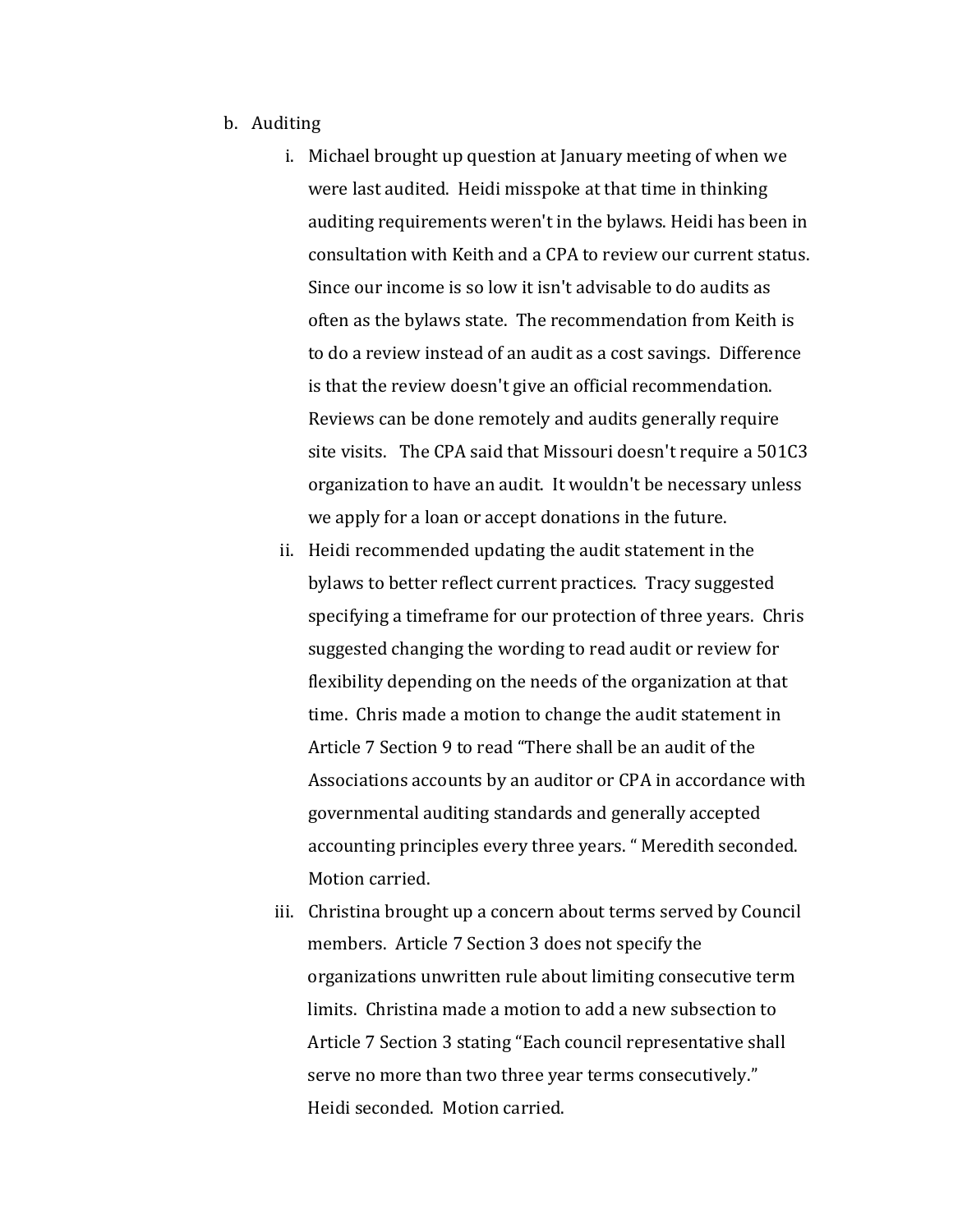- iv. Heidi will prepare these changes to the bylaws to go before the membership for ratification.
- VII. Amigos Service Contract, edits
	- a. Michael and Heidi went through the contract and made updates and eliminated redundancies. The maintenance of the website wasn't formally listed, as it had been done previously as a one-time addendum. The edits were given to Amigos to review. The updated document has been shared with the Council members.
	- b. Michael inquired into the rationale behind the increase to the cost of the service agreement. Heidi noticed that the cost of the agreement has gone up yearly and the website coverage hadn't been formally included before so that the increase was more than reasonable. Tracy noted that the only major change was documenting the cost of the previously unbilled website maintenance.
	- c. Michael noted that there has been language clarifying how changes can be made to the agreement in the future.
	- d. Language has also been added also to clarify the points of contact between SLRLN and AMIGOS to make sure that there is clear channel of communication.
	- e. Heidi moved to accept the "Management Services Agreement for St. Louis Regional Library Network FY2016" and Brian seconded. Motion carried.
- VIII. Spring Speaker Series is on track.
	- a. Catering and Fontbonne arrangements are in place. We are providing our own wine service.
	- b. Lynn noted that the flier seems to have more information on it than the website. Megan will doublecheck to make sure the website information is complete and noted that if the user clicks on the picture then they don't go to ez register page with full information. Megan will add more information to the page linked to the picture.
	- c. The proposed agenda for the event was discussed: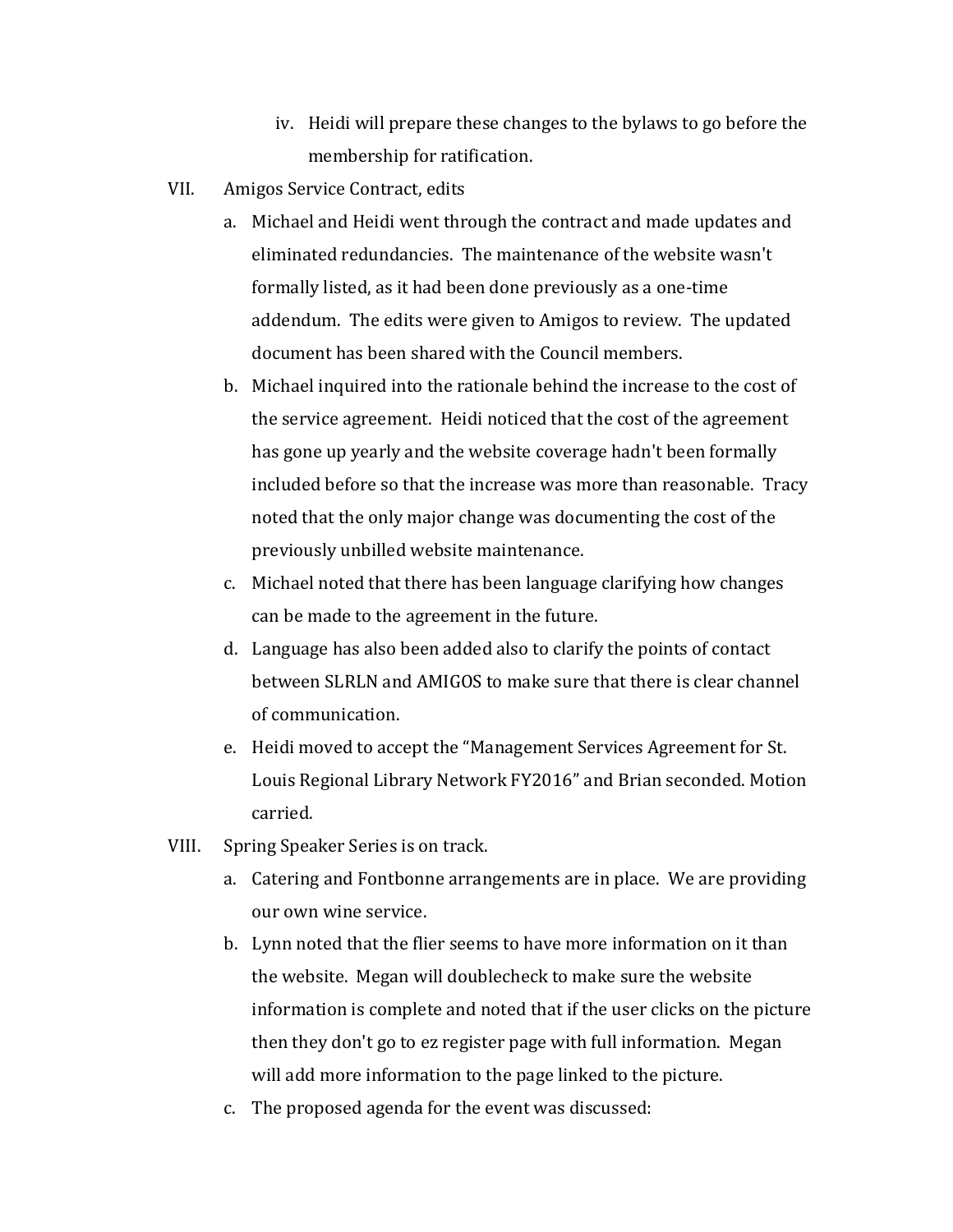- i. Bylaws
- ii. Budget
- iii. New Members to Council Christina and Michael are up for reelection and Michael has declined from running for re-election. Christina is willing to stand for election again.
	- 1. Council members have been pursuing possible candidates. Tracy stated that we need names of candidates by mid April to prepare ballots. We also need a short biography for each candidate.
	- 2. Tori came on to fill out Eric's expired term. She is interested in being up for election for a full term.
	- 3. There are three seats available and potentially four candidates that have been identified.
	- 4. Amigos has a spreadsheet of who has served on SLRN Council and their terms. It isn't complete though.

## d. 2016 topics

- i. History Museum speakers bureau offerings were discussed. Topics of interest are listed below.
	- 1. Early treasures in the Collections of the Missouri History Museum
	- 2. Highlights of the Missouri History Museum's Library and Archives
	- 3. Interesting and Amusing Documents in the Missouri History Museum Archives
	- 4. The Literary Ladies of St. Louis
	- 5. Memory and Collecting: Why and How Do We Keep Our **History**
- ii. Pryor will talk to local author Sheridan about speaking about her book on life in public libraries.
- iii. Heidi will follow up on the History Museum possibilities.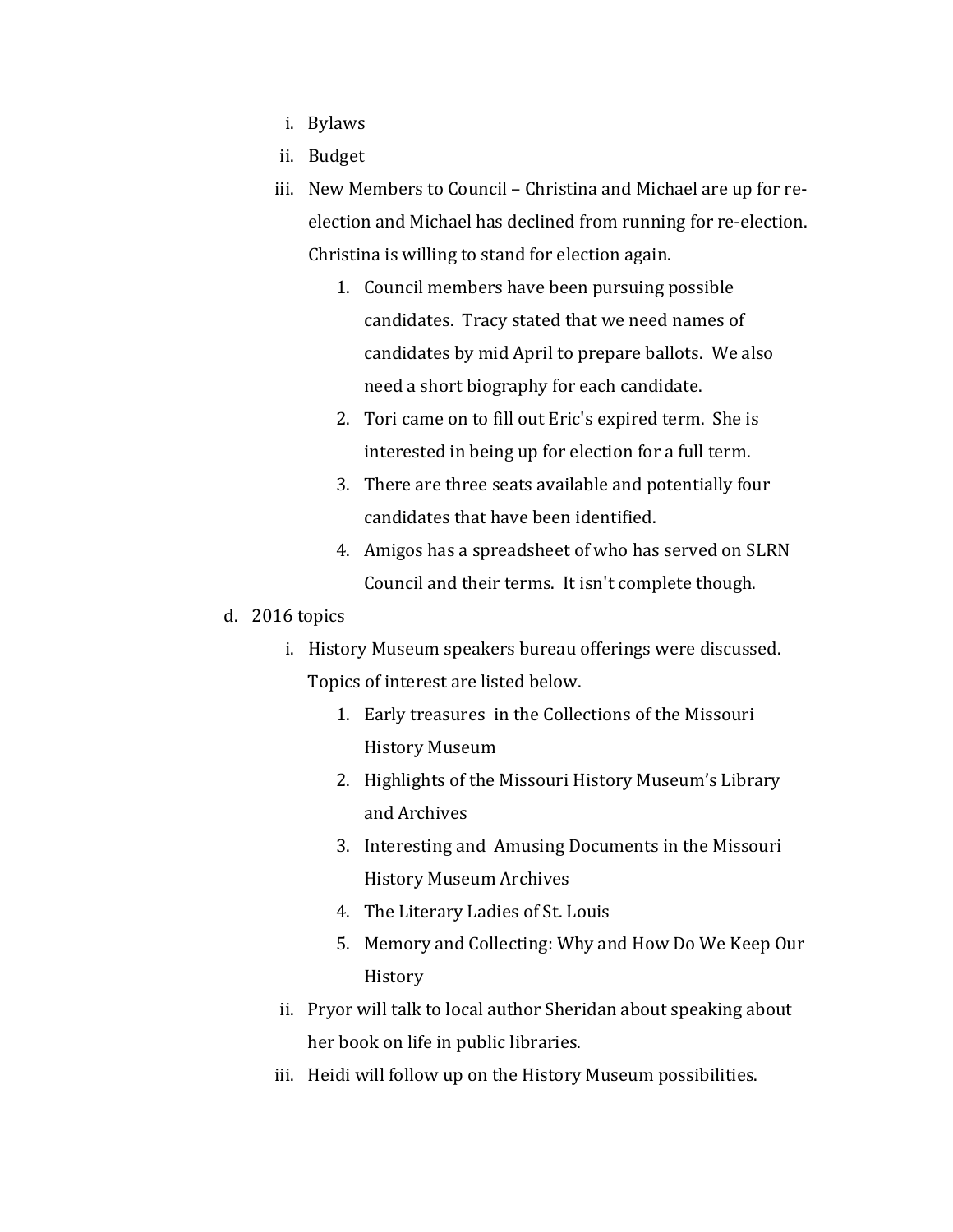- iv. McCarthy brought forward Missouri Humanities Council as a possible resource. The presentation on Carnegie libraries looked interesting. McCarthy also mentioned possibly considering authors on tour or storytelling presenters.
- v. Heidi asked the group to keep working on ideas and bringing those forward. Heidi is maintaining a spreadsheet of possibilities that have been mentioned.
- IX. Summer Workshop 2015
	- a. Disaster Planning (Michael Boddy)
		- i. Michael proposed having a smaller event as an assessment of interest in the area and an opportunity to get feedback on community interest. He has contacted Lisa Fox at the Missouri State Archives, and local representatives from the National Archives for possibly offering a general presentation and is waiting for feedback. Heidi recommended putting a time limit of two weeks for getting positive contact. Michael will email the Council with the result and if needed we will move forward with a History Museum presentation.
- X. Fall Workshop 9/18/2015 = Free Legal Resources on the Internet, Lynn Hartke from SLU Law
	- a. Contact has been made with the local chapter of the Special Libraries Association. They have shown interest in possibly co-hosting the Fall Workshop at the SLU Law library. SLU has offered a second speaker on free government resources online in the afternoon session. Both speakers from SLU would be free.
	- b. Heidi recommended Tori and Kelly as members of a subcommittee for planning the fall workshop with Heidi as facilitator.
	- c. SLA has expressed concerns about the timing of the event impacting their member's attendance. They haven't been successful with daytime events in the past. Christina suggested exploring the possibility of virtual attendance with live streaming from SLU.